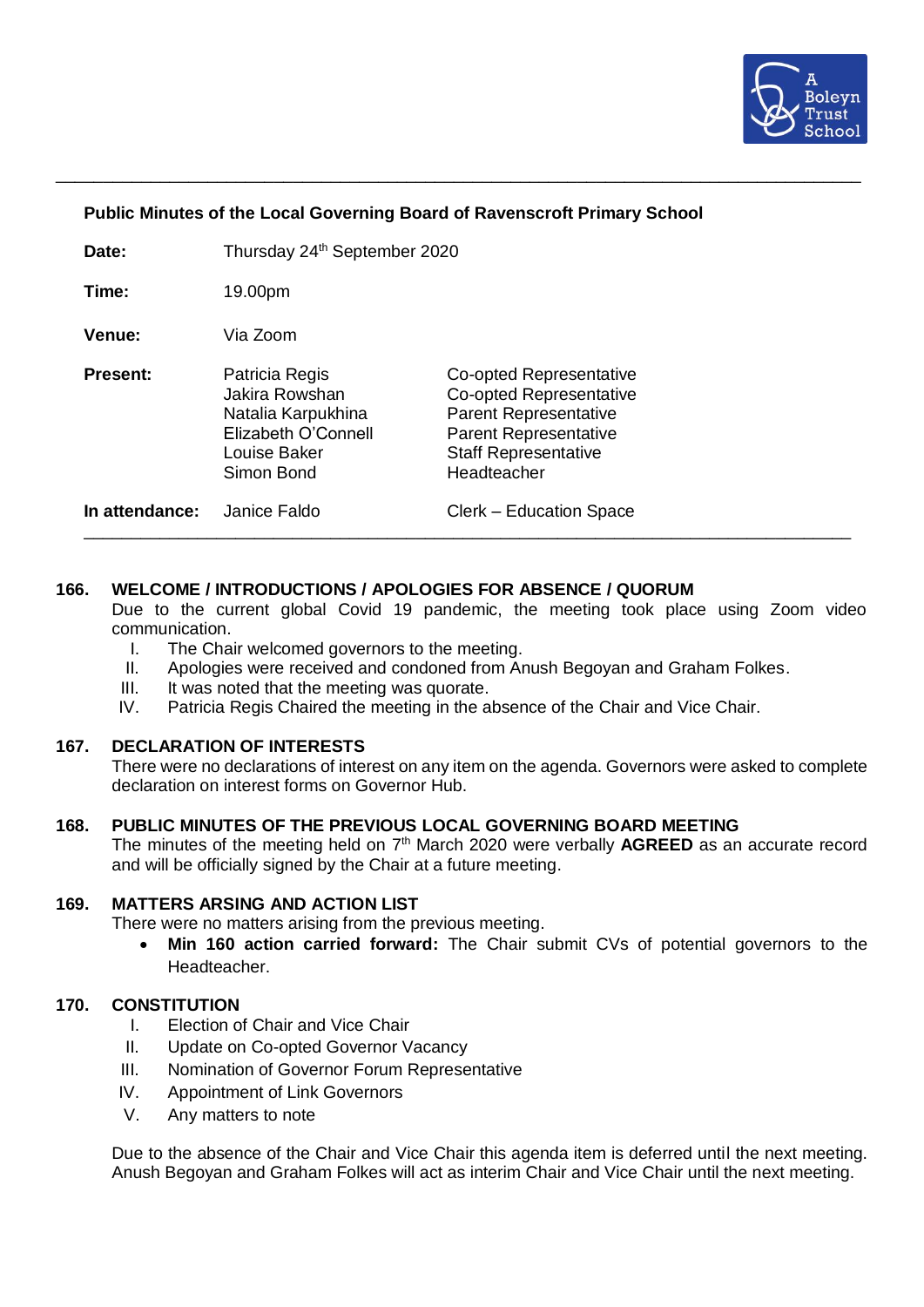# **171. MATTERS OF NOTE FROM THE TRUST BOARD AND COMMITTEES**

Patricia Regis, Trust Board member, advised that she had attended a Trust meeting last term where it was confirmed that the Trust is in a good financial position. Trustees discussed the measures put in place during the lockdown and plans for full re-opening of schools. The Trust has won a Silver Award in The Award for Impact through Partnership and a New City Primary School teacher has won a Silver Award in The Award for Teacher of the Year. Pupil numbers in some schools have fallen which will subsequently affect next years budget. The Trust will be providing a written report for LGBs. Trustees asked for their thanks to be passed onto staff for their support during the Covid 19 crisis.

# **172. MAIN BUSINESS**

# **a. Head Teacher Report**

Governors considered the report of the Headteacher that had been made available on Governor Hub prior to this meeting. He advised that during the period Ravenscroft Primary School was for all children of key workers who required it, and to a number of pupils with a high level of SEN and other vulnerable pupils. Teaching and support staff were timetabled to attend the school in order to provide this education and care. The school adopted Covid 19 secure practices in order to mitigate risks of transmission. Pupils were taught in small bubbles based on their age or SEN needs. Each week specific staff in our Safeguarding and Inclusion Teams telephoned and contacted all families considered vulnerable including those with social workers, those with known or historical problems and those with SEN needs, who were not attending the school at that point. Eligible families were provided with food vouchers using the Edenred run scheme for approximately 23 weeks of the lockdown period. Numbers of pupils qualifying for FSM rose from 135 pupils at the census in October 2019 to 219 by the end of July 2020. Teachers maintained educational activities through packs of resources given out at the start of, and during the lockdown period. Work was provided on a regular basis and the school texted reminders and encouragement for its use to parents at regular intervals. During the summer break plans were made and communicated for the return of all pupils to the school in early September. The plans included staggered starts and ends to the school day for pupils in different year groups. Staggered breaktimes and staggered lunchtimes with pupils to be served a cold lunch in classrooms to avoid mixing in the dinner halls. By the fourth day of the return to school, the number of pupils attending in Years 1 to was 92%. We are currently developing strategies to enable pupils to catch up in their learning, and the school has been provided with approximately £50,000 by the government in ring-fenced funding in order for this to be achieved over the course of the coming year.

#### **Q.** Were pupils and parents engaged in on-line learning during the lockdown?

**A.** Teachers were disappointed in the number of families not engaging. Parents were spoken to but the school is aware that a parent cannot teach a child in the same way that a teacher does. We will now do elements of homework on Google Classroom and parents will receive reminders on how to log on. A survey will be sent out to ascertain what levels of technology pupils have access to.

#### **Q.** What are your expectations of Year 1 and 6?

**A.** We have been asked to provide targets for KS2 SATS by the Trust. We envisage that these will be above national average.

#### **Q.** How did the pupils settle back into school?

**A.** They were very settled and we were pleased to see that they had not regressed as much as expected.

There being no further questions governors thanked the Head Teacher for his report and asked for their appreciation to be conveyed to staff for their resilience during the current situation and to pass on their condolences to any staff who have lost family or friends.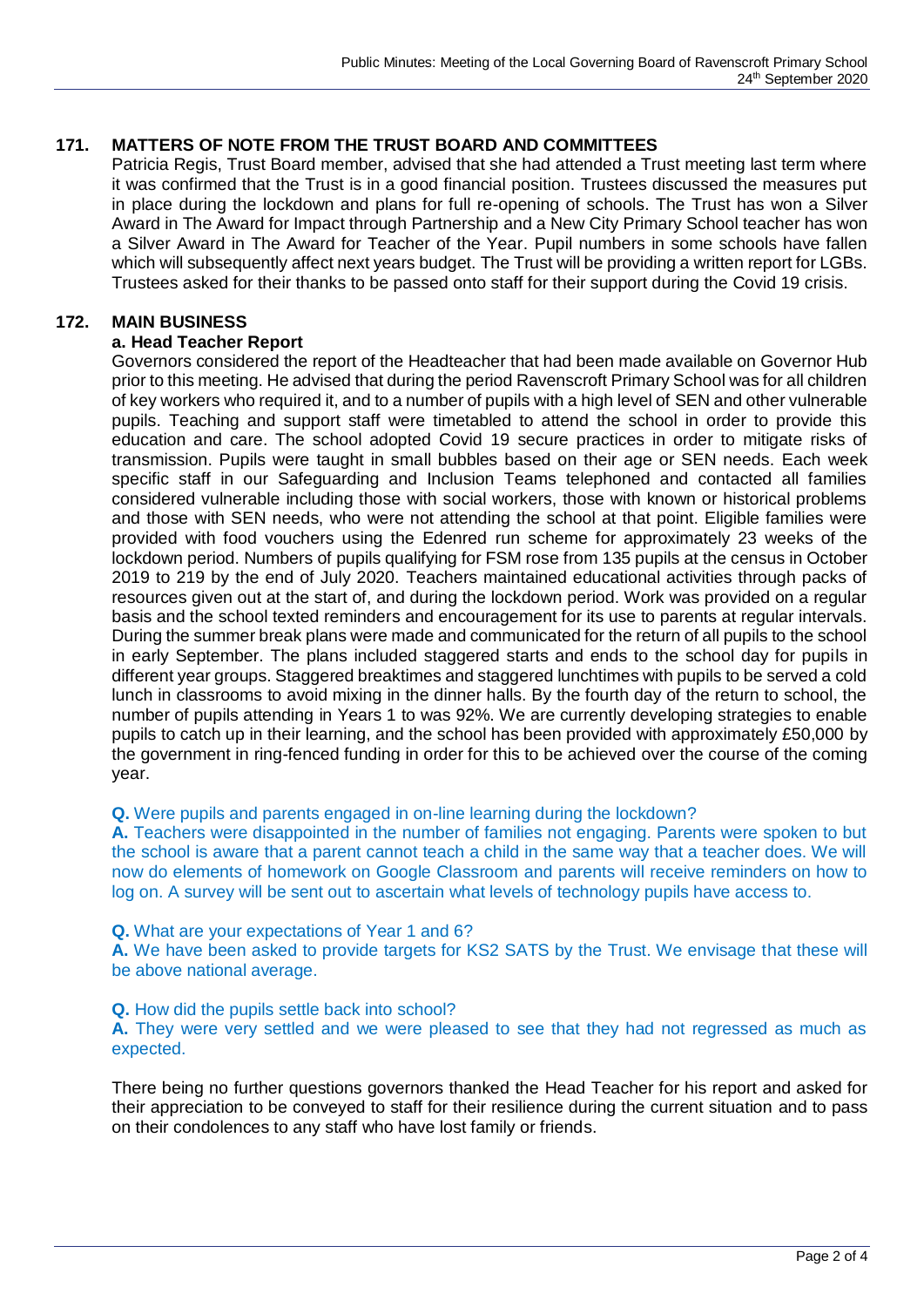# **173. STANDING ITEMS**

### **a. Governor Visits and training**

No visits or training have taken place due to the current situation. Governors noted that the training records on Governor Hub are incorrect.

### **ACTION**

• Louise Baker, the training link Governor and the Headteacher will review the training records and rectify the issues with Education Space.

# **b. Policies**

### **DECISION**

• Governors **AGREED** to ratify the Safeguarding Policy.

### **c. Safeguarding / Single Central Record**

Natalia Karpukhina, the Safeguarding link Governor will arrange a visit to the school.

### **d. Keeping Children Safe in Education**

Governors were reminded to complete KCISE training on Governor Hub.

### **e. Trustee Business Update**

There were no matters to report.

# **174. AGENDA ITEMS FOR THE NEXT MEETING**

- Election of Chair and Vice Chair
- Update on Co-opted Governor Vacancy
- Nomination of Governor Forum Representative
- Appointment of Link Governors

# **175. AOB**

### **a. History Curriculum**

Patricia Regis asked if the school were reviewing the teaching in history so that it is more diverse.

# **ACTION**

• Patricia Regis will meet with the History lead to discuss her concerns.

#### **b. Deputy Headteacher Inclusion**

Governors asked if the vacant position has been filled. The Headteacher advised that the responsibilities have been covered with the current staffing.

#### **c. Governor Support**

Governors asked if there was any additional support that they could give during the current Covid 19 situation. The Headteacher advised that he relies on Governors to support the school in visits and challenge.

# **176. DATE, TIME AND VENUE OF NEXT MEETING**

Governors noted the following meeting dates for the remainder of the academic year.

# **Autumn Term**

Thursday 26<sup>th</sup> November 2020 at 7pm

#### **Spring Term**

Thursday 28<sup>th</sup> January 2021 at 7pm Thursday 18<sup>th</sup> March 2021 at 7pm